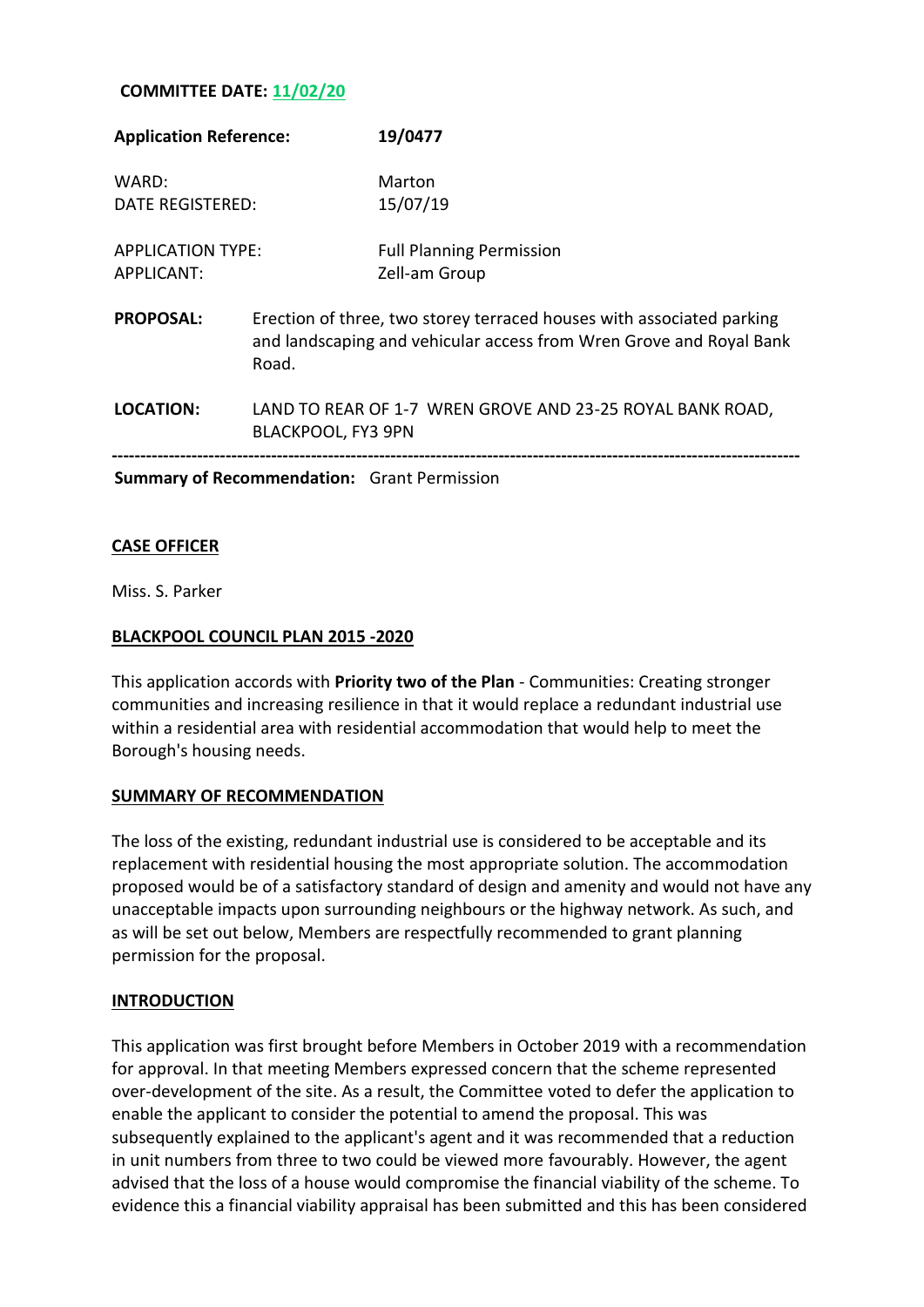by one of the Council's surveyors. The appraisal includes two calculations based on residual land value and a more realistic land value which is half that of the residual. At the residual land value, a scheme for two units would make a loss. At the lower land value, a twodwelling scheme would make a profit of around 9%. Development proposals are generally considered to be viable if they would generate a profit level of 15-20%. Below a 10% profit level banks generally will not lend money and so schemes must be self-funded or covered by other resources. On this basis, regardless of whether the residual land value or the 50% land value is used, a scheme for the development of two houses would not be financially viable.

This means that the proposal has not been amended since it was presented to Committee in October 2019. However, the officer recommendation is again for approval. This is because the existing, historic industrial use is considered to be undesirable in a residential area. It could be brought back into active use at any time along with the traffic generation, noise and activity that could be expected to accompany it. The applicant has demonstrated that the scheme cannot viably be amended to address the Committee's concerns. As set out in the report below, the development proposed is considered to be a more beneficial use of the site and is considered to be acceptable. On this basis and in this revised context, Members are again respectfully recommended to grant planning permission for the proposal.

# **SITE DESCRIPTION**

The application relates to a back-land site that is currently occupied by a warehouse unit. There is an alleyway immediately to the south of the site that runs between Royal Bank Road and Wren Grove and behind the properties fronting Preston Old Road and the Boars Head Public House. This latter is a locally listed building. The site is surrounded by residential properties to the east, south and west and by industrial units to the north.

The site falls within the setting of a locally listed building and within flood zone 1. There are no ecological features on site but the existing building has the potential to support nesting birds or roosting bats. The site is not otherwise subject to any designations or constraints.

## **DETAILS OF PROPOSAL**

The application seeks permission for the erection of a terrace of three, two-storey houses with associated parking and landscaping. Each property would offer a lounge, kitchen and WC at ground floor level. The end properties would provide three bedrooms and a bathroom whilst the central property would provide two bedrooms, a bathroom and a study at first floor level. A walkway would run along the back of the rear gardens to the properties to connect the gardens to the alleyway. Five off-street parking spaces would be provided to serve the development.

The application has been supported by a Bat Survey and Heritage Statement.

## **PLANNING HISTORY**

07/0063 – outline planning permission granted for the erection of a two-storey building to provide four self-contained flats.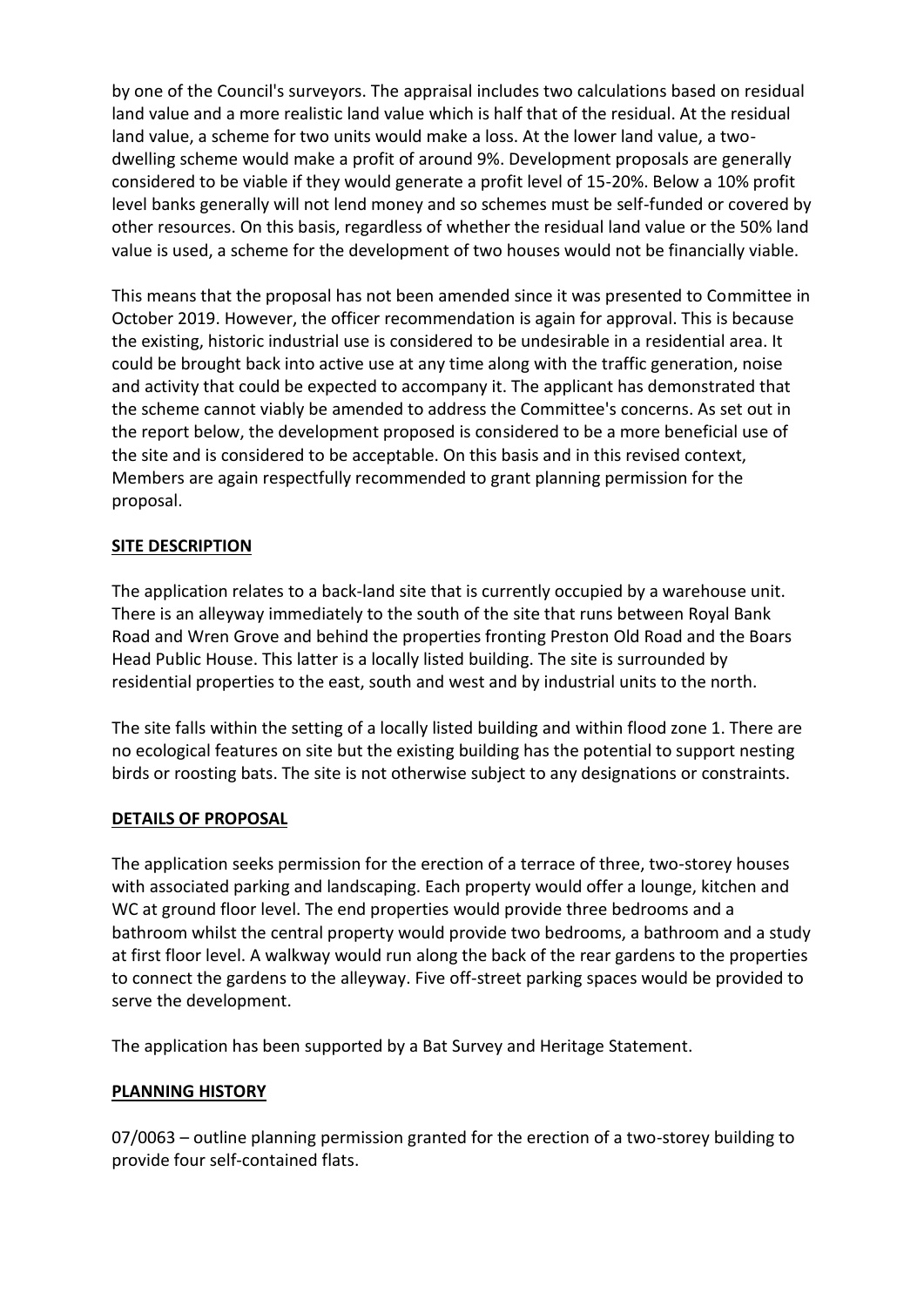### **MAIN PLANNING ISSUES**

The main planning issues are considered to be:

- the acceptability of the loss of the industrial use
- the impact of the proposal on residential amenity
- the suitability of the design of the scheme
- the adequacy of parking and access arrangements

These issues will be discussed in the assessment section of this report.

## **CONSULTATIONS**

**Lancashire County Council Archaeology Service** – the site is on the fringes of the settlement of Great Marton which was noted in the Domesday survey. Buried remains of medieval or earlier times may be present. As such, a scheme of investigation and a watching brief should be maintained. An appropriate condition is recommended.

**Built Heritage Manager** - the proposal would improve the setting of the locally listed Boar's Head Hotel and so no objection is raised. It would further enhance the setting if additional interest could be added to the south elevation, such as decorative barge boards.

**Blackpool Civic Trust** - no response received in time for inclusion in this report. Any comments that are received in advance of the meeting will be reported through the Update Note.

**Local Highway Authority** - the proposal appears to be workable although improved parking provision would be preferable. That said, it is comparable to that available in the general area. The practicality of the scheme depends upon the demands on the shared access. It is acknowledged that the gating of the alleyway has reduced nuisance but it would be logical to expect a removal of the gates to allow the alleyway to allow for the passage of traffic from the development. Traffic generation would be no greater than the previous use of the site or any alternatives. The scheme would not constrain the width of the access. As such, no objection is raised.

**Lead Local Flood Authority** - no response received in time for inclusion in this report. Any comments that are received in advance of the meeting will be reported through the Update Note.

**Environmental Protection (land contamination)** - no response received in time for inclusion in this report. Any comments that are received in advance of the meeting will be reported through the Update Note.

**Environmental Protection (amenity)** - no response received in time for inclusion in this report. Any comments that are received in advance of the meeting will be reported through the Update Note.

**United Utilities** - foul and surface water should be drained separately. Surface water should drain in the most sustainable manner in accordance with the established hierarchy. Any assets proposed for United Utilities adoption must be to United Utilities standards. The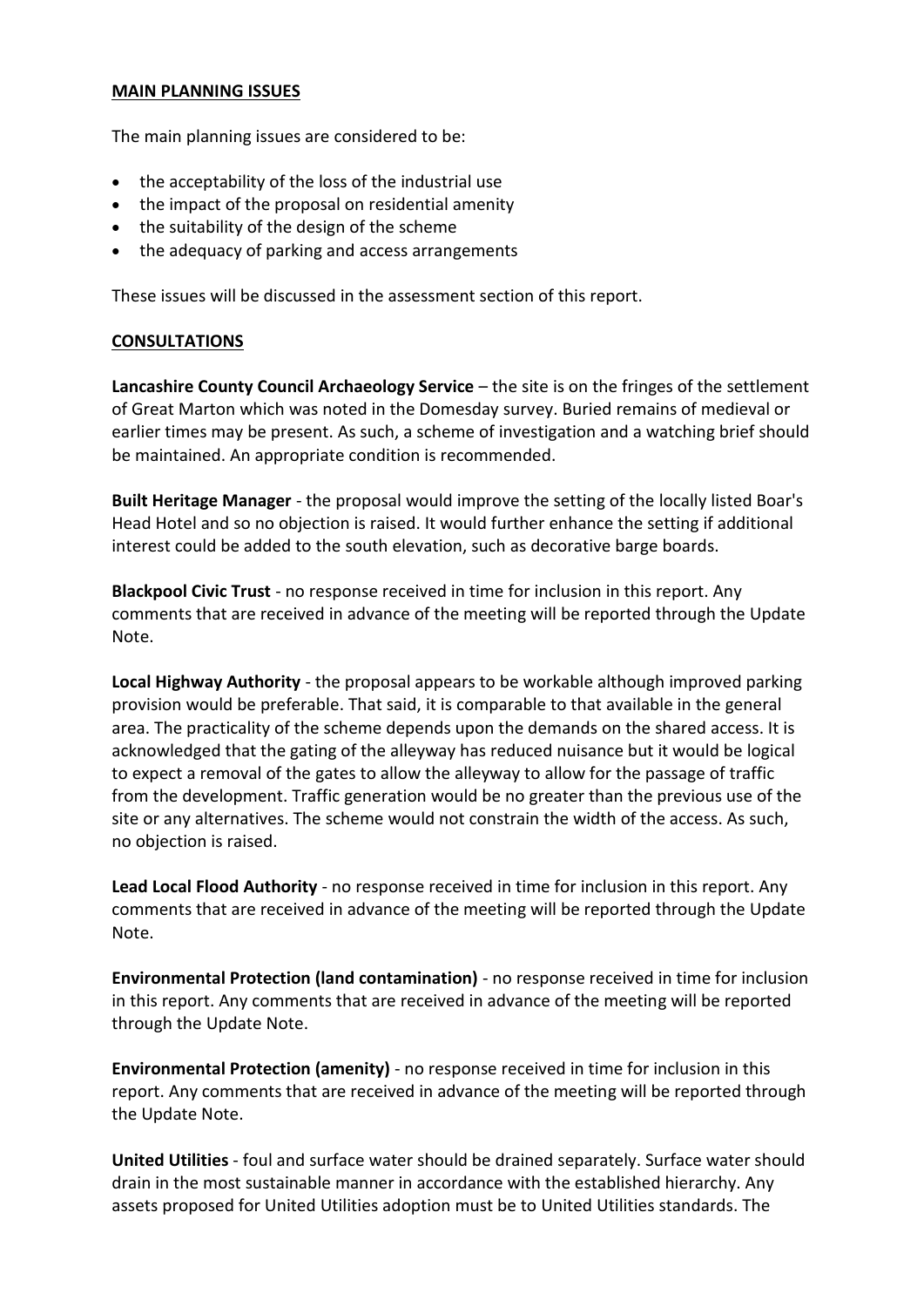developer should contact United Utilities at the earliest opportunity. The Lead Local Flood Authority or the Environment Agency should be consulted on discharge rates. The developer should contact United Utilities regarding the provision of a water supply. A public sewer crosses the site and a 6m access strip centred on the sewer must be maintained. Either the site layout must enable access or the sewer must be diverted at the developer's expense. Again early consultation with United Utilities is recommended. Levels of access and cover must be maintained. Deep rooted shrubs should not be planted near the sewer. If a sewer is discovered during construction, a Building Control body should be consulted.

## **PUBLICITY AND REPRESENTATIONS**

Site notice displayed: 23/07/19 Neighbours notified: 18/07/19

A letter has been submitted by the occupants of No. 24 Preston Old Road. This letter also bears the supporting signatures of the residents of Nos. 18, 30 and 32 Preston Old Road and No. 23 Royal Bank Road. Further representations have also been made from Nos. 20, 22, 24, 28 and 38 (The Boars Head) Preston Old Road, No. 7 Wren Grove, and No. 280 Park Lane, Preesall. The representation from No. 24 claims to make comment on behalf of the occupant of No. 16.

These representations raise the following issues:

- over-use of the site
- would lead to over-crowding and excessive built density
- impact on the character of the area and residents' mental health
- impact on human rights
- loss of privacy
- increase in noise and disturbance
- noise, disturbance and damage during construction
- impact on highway safety including pedestrian safety
- increase in traffic
- existing lack of parking in the area
- limited on-street parking in the area
- insufficient parking proposed
- residents-only parking should be provided
- impact on existing access
- existing road surfaces poor
- area used for parking by commercial vehicles and shoppers from Whitegate Drive
- impact on security from opening up the rear alleyway
- alleygates should be retained
- potential for increased criminal and anti-social behaviour
- alleyway is in poor condition as it is unadopted
- impact on drainage
- increase in pollution
- loss of trees and wildlife
- impact on the continued business operations of the local public house
- site should be used for other purposes
- inadequate publicity and notices served late
- ownership issues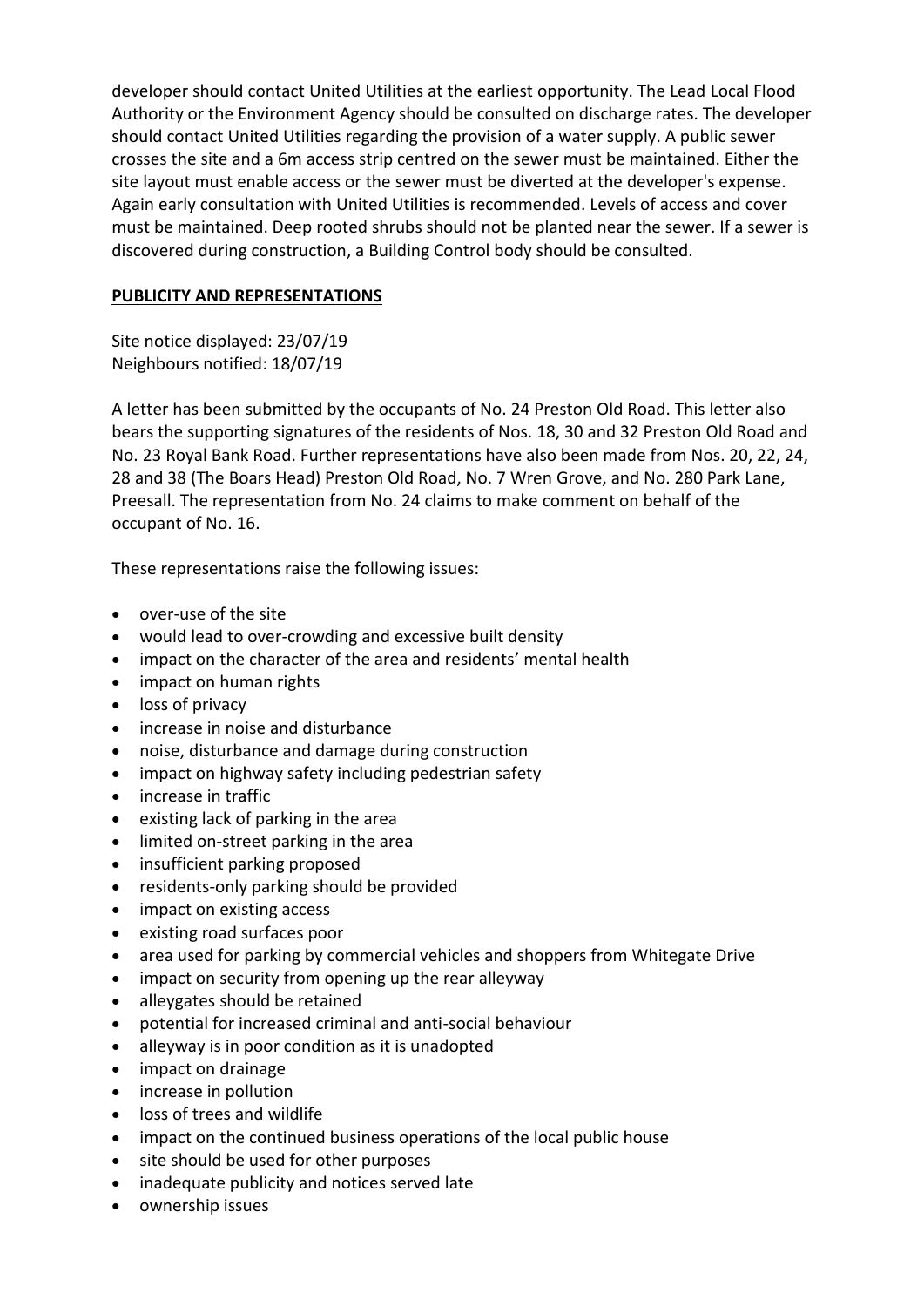The Committee is respectfully reminded that land ownership issues and preference for alternative schemes cannot be taken into account as valid planning considerations. The application has been publicised in accordance with the statutory requirements. The serving of a 21-day notice on potentially affected land-owners is a responsibility of the applicant. In this case it is claimed that the notices were dated 19 July 2019 but were not received until 29 July 2019, and that this delayed postage has significantly impacted upon the notice period. However, as a period of substantially more than 21 days will have elapsed by the time a decision is made, no prejudice to any party is identified.

The other issues raised will be considered as part of the assessment set out below.

# **RELEVANT PLANNING POLICY/LEGISLATION**

# **National Planning Policy Framework (NPPF)**

The National Planning Policy Framework (NPPF) was adopted in February 2019. It sets out a presumption in favour of sustainable development. The following sections are most relevant to this application:

- 5 Delivering a sufficient supply of homes
- 6 Building a strong, competitive economy
- 8 Promoting healthy and safe communities
- 11 Making effective use of land
- 12 Achieving well-designed places
- 15 Conserving and enhancing the natural environment
- 16 Conserving and enhancing the historic environment

## **National Planning Practice Guidance (NPPG)**

The National Planning Practice Guidance (NPPG) expands upon and offers clarity on the points of policy set out in the NPPF.

## **Blackpool Local Plan Part 1: Core Strategy 2012-20**

The Core Strategy (Part 1 2012-2027) was adopted in 2016 with policies from the former Local Plan (2001-2016) saved for continued use in the absence of an adopted Part 2. The following policies are most relevant:

- CS2 Housing provision
- CS3 Economic development and employment
- CS7 Quality of design
- CS8 Heritage
- CS12 Sustainable neighbourhoods
- CS13 Housing density, mix and standards
- CS14 Affordable housing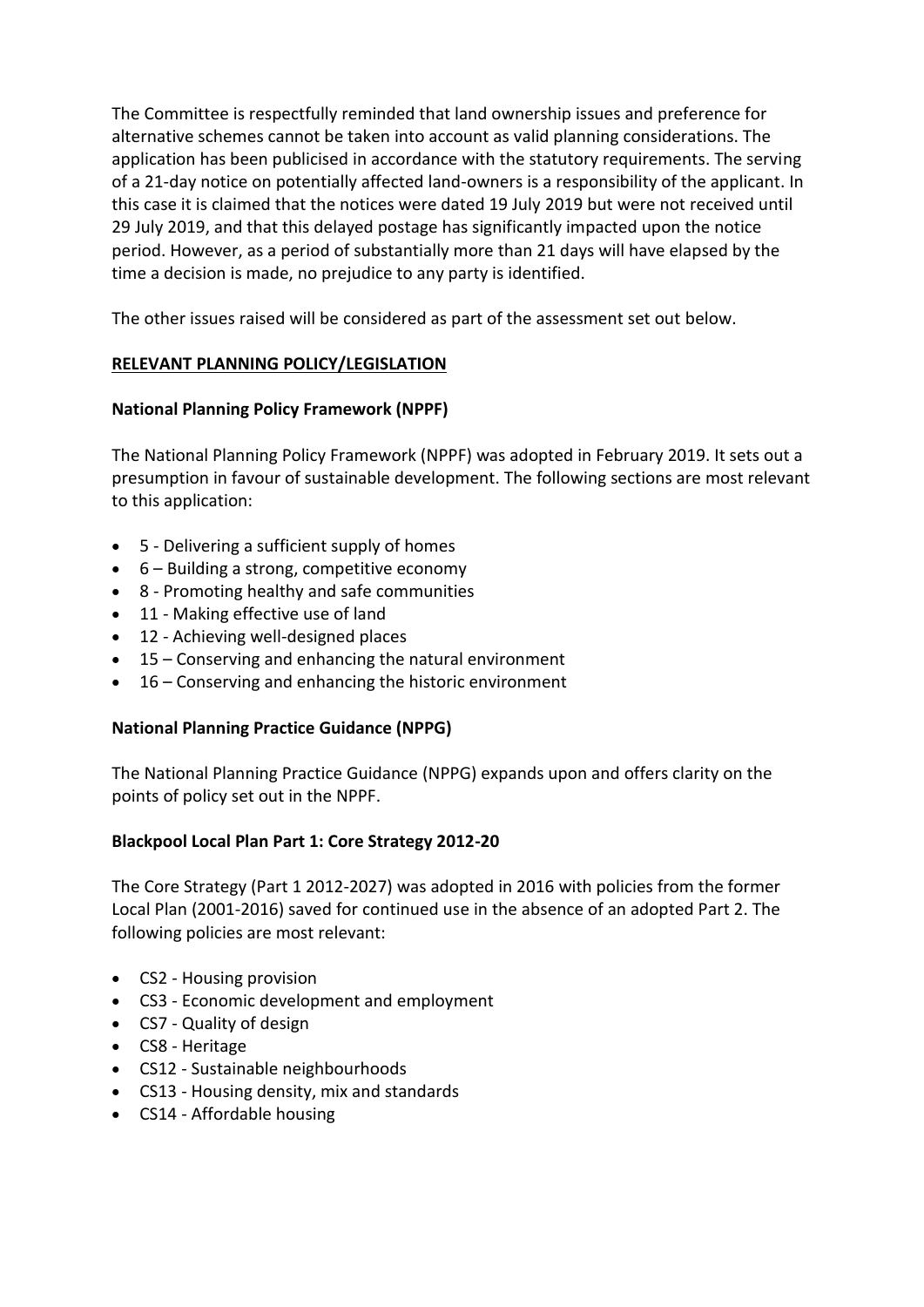### **Local Plan 2001-2016**

The Blackpool Local Plan was adopted in June 2006. A number of policies in the Blackpool Local Plan (2006) have now been superseded by policies in the Core Strategy (these are listed in Appendix B of the Core Strategy). Other policies in the Blackpool Local Plan are saved until the Local Part 2: Site Allocations and Development Management Policies is produced. The following policies are most relevant to this application:

- LQ1 Lifting the quality of design
- LQ2 Site context
- LQ4 Building design
- BH3 Residential and visitor amenity
- DE4 Outside the defined industrial/business estates
- AS1 Access, parking and highway safety

## **Emerging Blackpool Local Plan Part 2: Proposed Site Allocations and Development Management Policies**

The Blackpool Local Plan Part 2 has been subject to an informal consultation exercise and will be subject to formal consultation later this year. At this point in time limited weight can be attached to the proposed policies but the following are most relevant:

- DM1 Housing development in residential gardens, infill and backland sites
- DM5 Design requirements for new build housing development
- DM20 Landscaping
- DM21 Public health and safety
- DM28 Locally listed buildings and other non-designated heritage assets
- DM29 Archaeology
- DM33 Biodiversity
- DM39 Transport requirements for new development

### **ASSESSMENT**

### **Principle**

Outline planning permission was granted in 2007 for the demolition of the existing industrial building and the erection of a block to provide four self-contained flats. Although this permission has lapsed, there have been no substantive changes in circumstance since that would preclude residential development. As such, this previous decision establishes some precedent. Policy DE4 of the Local Plan is supportive of the loss of employment uses outside of the designated estates where this would deliver environmental and amenity benefits. In this case the industrial unit has been vacant for a number of years but was last used as a warehouse. Given the proximity of residential accommodation, this use is not considered to be acceptable in this location. As such, the loss of this use to provide residential accommodation more appropriate to the character of the area is considered to be acceptable in principle.

Concerns have been raised by local residents that the development proposed would represent an over-development of the site harmful to the character of the area. It should be noted that, whereas the 2007 permission approved development of four self-contained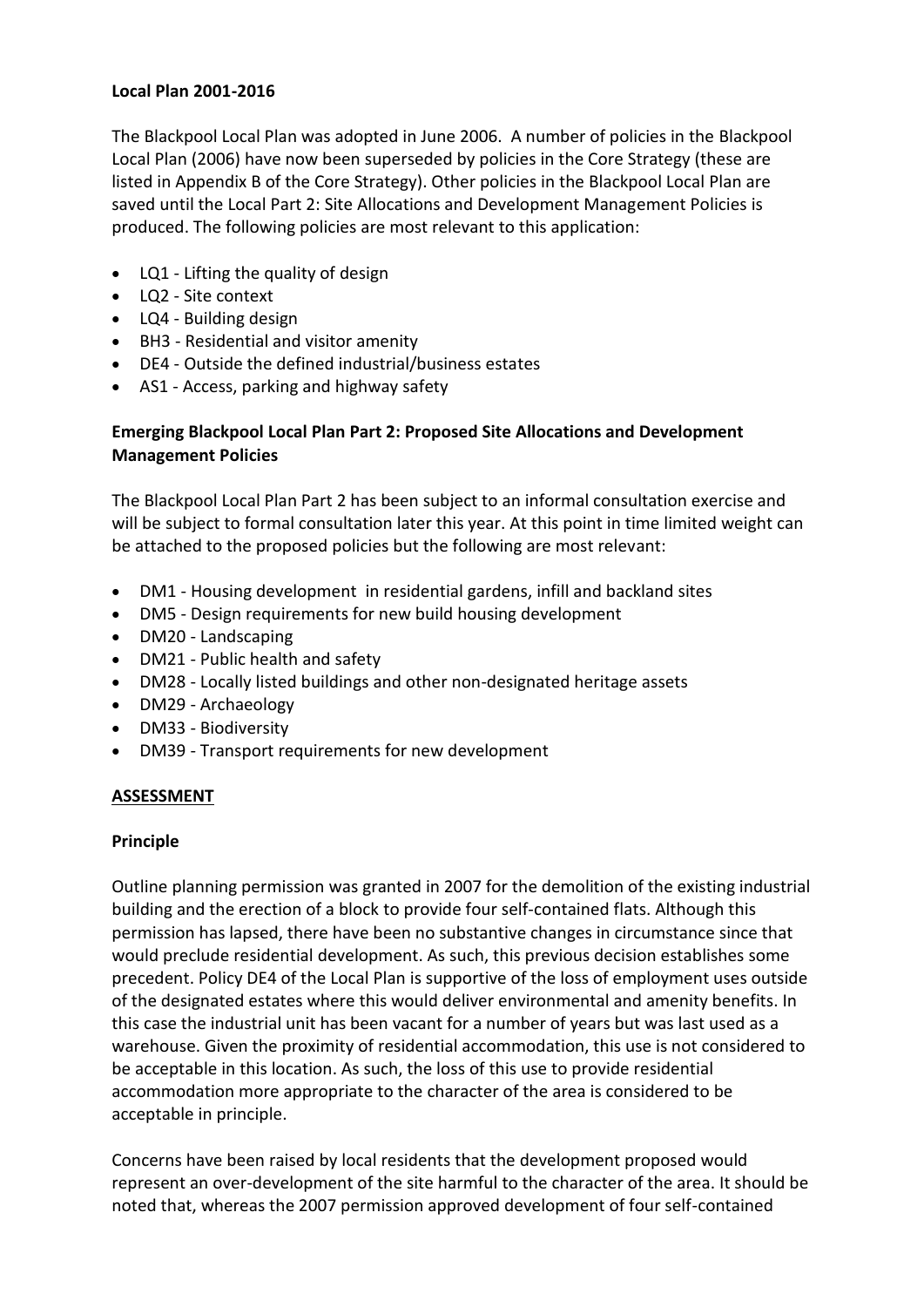flats, this proposal is for three terraced houses which represents a reduction in unit numbers albeit that larger units would be provided. The surrounding housing is predominantly terraced with semi-detached properties fronting Royal Bank Road. As such, the provision of a small terrace on this site is considered to be appropriate to the character of the area. The issue of over-development will be considered below under the assessment of amenity impact.

The scheme would provide three new housing units that would make a modest contribution towards the Borough's housing requirement. However, as current indications are that the Council can identify a five-year supply of housing land, this carries limited weight in the planning balance.

In terms of housing mix, the application proposes three terraced houses, two of which would offer three bedrooms with the third offering two bedrooms. Policy CS13 of the Core Strategy relates to housing mix, density and standards. This policy does not specify a housing mix for sites of this size but does expect all schemes to make efficient use of land. Given the nature of existing housing in the area, the type of housing and the mix proposed is considered to be acceptable in this location.

## **Planning Obligations**

Policy CS14 of the Core Strategy expects developments for between 3 and 14 units to make a financial contribution towards affordable housing provision within the Borough. However, the policy states that the level of contribution will be identified in a Supplementary Planning Document. As no such document has yet been produced and adopted, the Council is unable to secure contributions towards affordable housing at the present time.

The scheme would not be of a scale to generate a contribution towards local education provision.

At present there is no mechanism in place for contributions towards local health care provision to be calculated or secured.

As the scheme proposes three new residential units but does not propose any public open space on site, a contribution towards the provision or improvement of off-site public open space would be required. The development proposed would generate a requirement for a contribution of £3,096. This would be secured by way of a condition attached to any permission granted.

## **Amenity**

Concern has been raised that the scheme would represent over-development of the site. At present the Council does not have adopted floorspace standards for new-build accommodation. However, the properties proposed would all meet the standards intended for adoption under Part 2 of the Local Plan. Nevertheless, the rear gardens would be 6.8m in length at the narrowest point and 9.5m in length at the greatest. The Council typically requires rear gardens to measure at least 10.5m in length with a 21m separation between front/rear-and-front/rear elevations. The proposal would not achieve this. The separation distance between the rear elevations of the properties fronting Wren Grove and the front elevations of the houses proposed would be 17.5m at the closest point. The separation at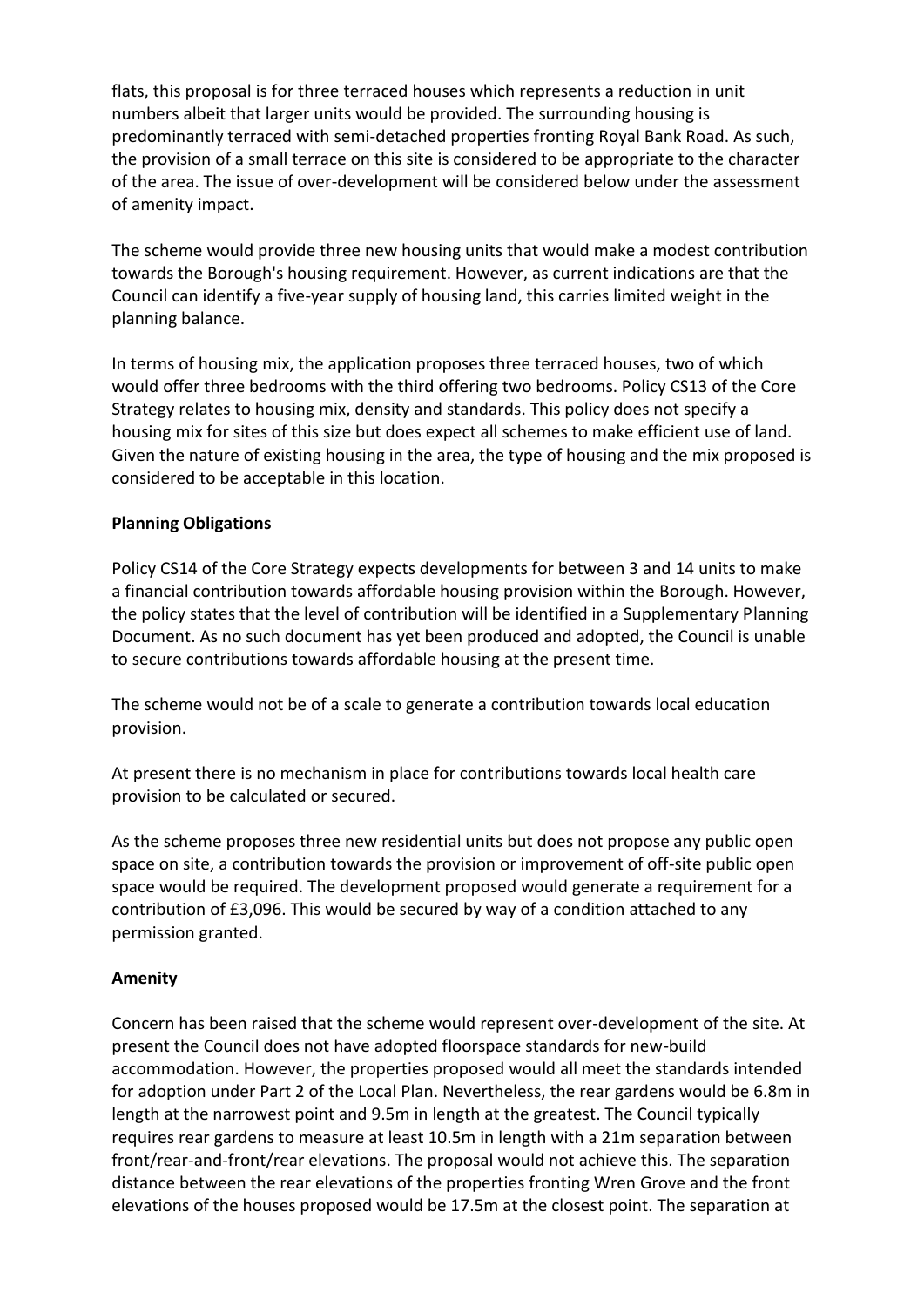the closest point between the rear elevations of the proposed properties and the singlestorey rear extension of No. 25 Royal Bank Road is 9.3m but otherwise the main elevations would sit between 12.7m and 16.3m away.

Notwithstanding the shortfalls detailed above, the terrace now proposed would sit on the same footprint as the flat block approved under permission reference 07/0063, and on a much reduced footprint than the existing industrial unit. It is recognised that a degree of compromise must often be made in respect of infill sites in order to secure efficient use of the land, and that reduced separation distances are common in older residential areas. It is also noted that the properties fronting Royal Bank Avenue would be set at a slight angle to the application properties. As the extensions to the properties on Royal Bank Avenue are single storey, it is not considered that this pinch point of separation would have an unacceptable impact on privacy. Overall, given the slight angle between the properties and the realities of the existing situation, the separation distances achieved are considered to be acceptable. It is not considered that greater separation could be easily achieved through a reconfigured layout and so some allowance must be made in order to support redevelopment of the site. As such and on balance, the scheme is not considered to represent over-development. Given the size, scale and position of the proposed terrace relative to the existing building, no greater impacts on levels of daylight and sunlight to the neighbouring properties would result. To prevent further development on the site that could compromise levels of residential amenity, it is recommended that a condition be attached to any permission granted to remove permitted development rights.

Each property would have sufficient outdoor amenity space to meet the needs of occupants. The gardens would be large enough to accommodation the storage of cycles if desired along with room for refuse storage and the drying of clothes. An access pathway is proposed to the rear to enable the middle and northern properties to present their bins in the alleyway for collection.

It is appreciated that local residents consider that nuisance from patrons of the Boars Head Public House has diminished following the installation of alley gates. However, the retention of gates would make vehicle manoeuvres within the site more difficult and it would be inappropriate for new dwellings to be behind and accessed through alley gates. The new dwellings would provide some additional natural surveillance to off-set the loss of the alley gates.

Given the long-established use of the property for warehousing, and the permitted development rights that would allow for a change to business use, the residential use of the site as proposed is considered to be far more suitable despite any shortfalls in separation distances. As such and on this basis, no unacceptable amenity impacts are anticipated. A construction management plan could be agreed through condition to prevent undue disturbance during construction.

### **Design and heritage impact**

The scheme has been significantly amended since first submission to make it more in keeping with its surroundings. Previously the use of quions and various cladding materials was considered to be visually cluttered. The scheme has now been simplified such that the end houses would be faced in brick with the central, projecting house clad with render. This would effectively break up the mass of the building and both materials are evident in the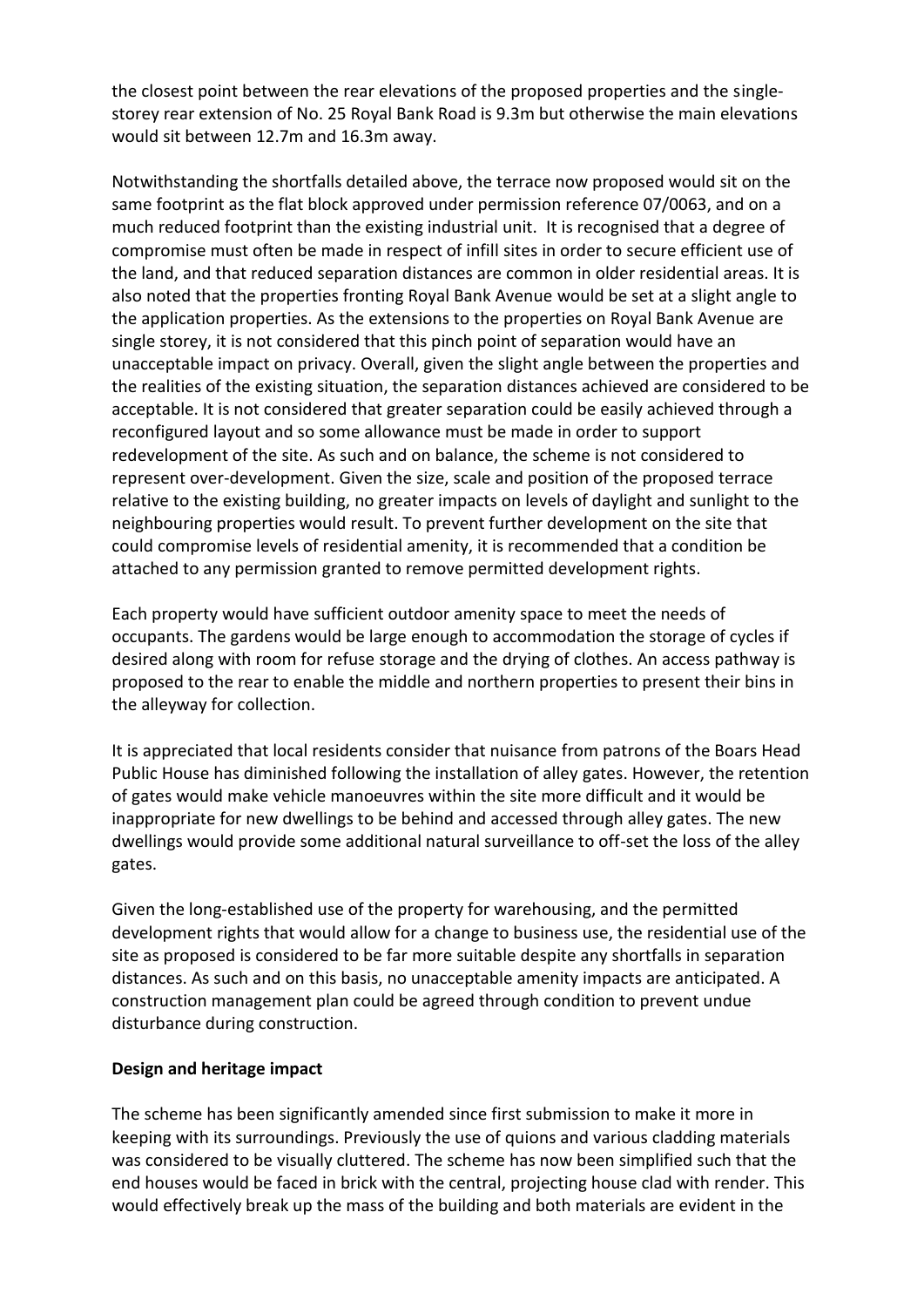wider area. The central house would have a gable front to create a focal feature and provide some verticality. The end properties would have smaller gables to either end to provide visual interest. Stone headers and cills to the windows and canopies over the doors to match the smaller front gables would add further interest and coherence to the frontage. At the rear, mono-pitch canopies would be provided over the doors and the windows would again have stone headers and cills. Rainwater down-pipes would be used to visually separate the block into three properties. Details of materials could be secured through condition. Overall, the block is considered to be of a good standard of design appropriate to the local area.

Details of boundary treatments and landscaping can be agreed through condition.

The site falls within the setting of the Boars Head Public House which is a locally listed building. A basic heritage statement has been submitted with the application. The Council's Built Heritage Officer and the Blackpool Civic Trust have been consulted and no objections have been raised. It is noted that additional features of detail have been requested, but the scheme now proposed is nevertheless considered to be suitable in the context. It is considered that the development proposed would have a lesser impact upon the quality, character and appearance of the setting than the existing industrial unit, and that the design of the scheme is appropriate to the location. As such, no undue impact on heritage value is identified.

# **Access, Parking and Highway Safety**

Access to the site would be from Preston Old Road via existing access points. Originally it was proposed that the existing rear alleyway would provide a through route meaning that traffic to and from the development would not have to manoeuvre unduly within the site. However, in response to concerns from local residents, the applicant's agent has agreed to leave the alley gate closest to Royal Bank Road in situ. The Council's Head of Highways and Transport Management has confirmed that this arrangement would be acceptable. Satisfactory levels of visibility could be achieved. The level of increased traffic that would be generated by the development would be insufficient to have a material impact on the capacity or function of the local highway network. The Head of Highways and Transport Management has not raised any objections over the acceptability of the access or highway safety.

Five parking spaces are proposed to serve the development. There is no opportunity for further provision. The Council's adopted parking standards would expect a maximum provision of up to six spaces. It is recognised that on-street parking in the area is limited and subject to significant pressure. It is also noted that the proximity of the Whitegate Drive local centre adds to this pressure. However, the site is in an accessible location within easy walking distance of a range of shops and services and the local transport network. The proposed provision could be allocated such that the three-bed houses would each have two spaces and the two-bed house would have a single space. On this basis and on balance, it is not considered that the Council could successfully resist the proposal on parking grounds.

# **Drainage and Flood Risk**

The site falls within flood zone 1 and so there is no requirement for the applicant to provide a site-specific flood risk assessment or demonstrate compliance with the sequential or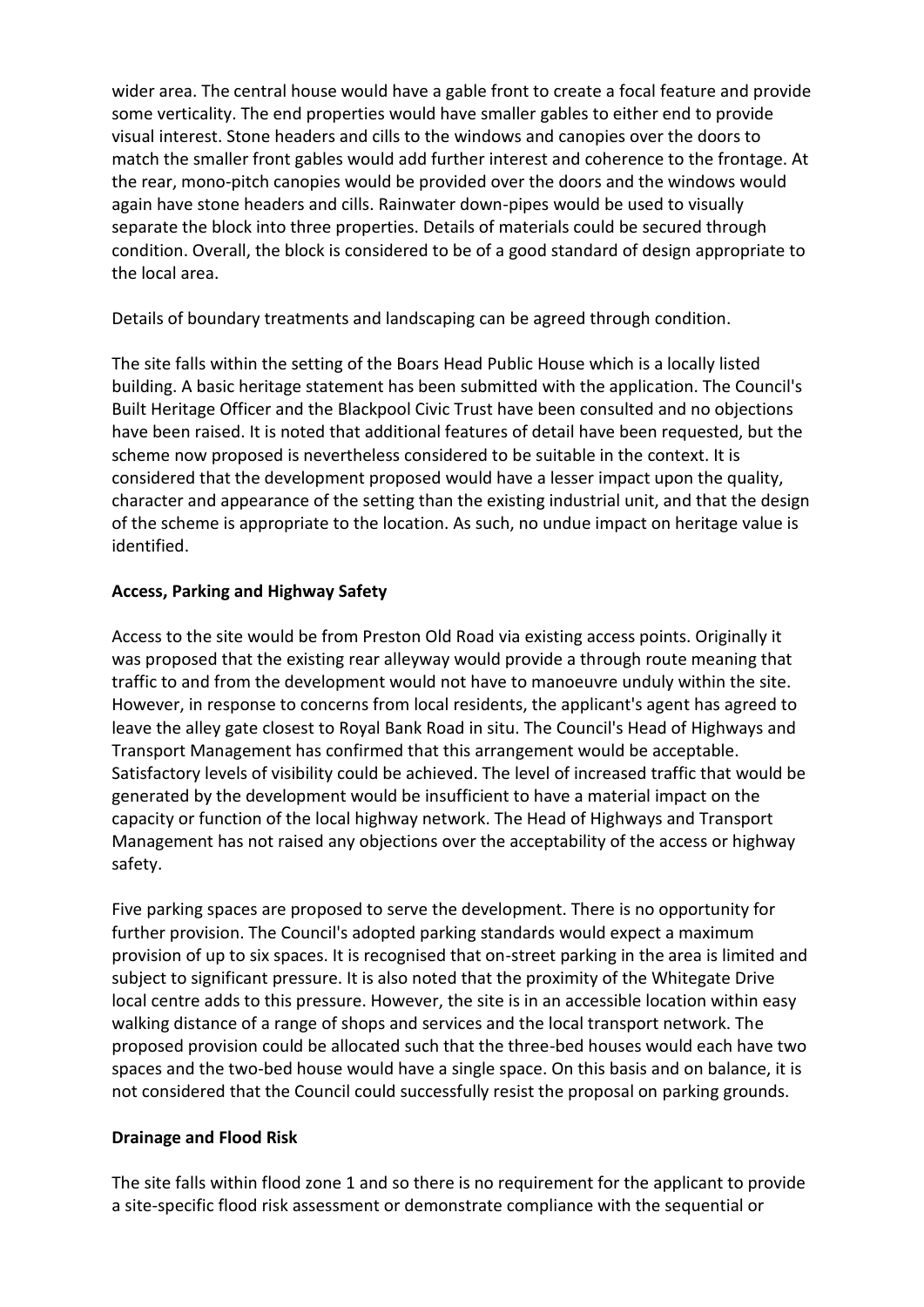exception tests. No undue flood risks are identified and, subject to appropriate surfacewater drainage, the scheme should not result in flooding elsewhere. It is proposed that three conditions be added to any permission granted to require foul and surface water to be drained separately, and to require surface water to be drained in the most sustainable way in accordance with a scheme to be agreed. A plan for the future management and maintenance of the drainage scheme should also be agreed. Subject to these conditions, no unacceptable drainage impacts are anticipated.

## **Biodiversity**

As the existing building has the potential to support roosting bats or nesting birds, and as the Council is a Responsible Authority in respect of protected species, a bat survey has been commissioned. This survey was carried out by a suitably qualified and experienced ecologist in accordance with an appropriate methodology. It was found that, whilst the building offers some potential low-level roosting opportunities for bats, no evidence of current or historic bat use was identified. As such, the demolition of the building would not impact upon the conservation status of bats in the area. It is, however, recommended that development proceed in accordance with the recommendations set out in the report.

No mature trees of ecological significance would be affected by the works proposed. Landscaping is proposed as part of the development and ecological enhancement measures could be secured through condition.

## **Other Issues**

Local residents have expressed concern that the removal of the existing alley gates would impact upon security and safety and result in an increase in criminal and anti-social behaviour. As stated above, it is considered that the development of residential properties in place of the existing industrial unit would increase natural surveillance and domestic activity in the area and therefore adequately mitigate against the loss of the existing alley gates.

Concern has been raised that the introduction of additional residential uses could compromise the ongoing operation of the Public House. It is true that, if complaints relating to noise were made against the Public House from the occupants of the new properties, the Public House could be expected to make changes to its operation despite its prior existence on the site. However, this potential for nuisance cannot preclude redevelopment of the site as this would amount to sterilisation which would conflict with the NPPF aims for efficient use of brownfield land. The Public House falls within a residential area and so reasonable precautions should be taken in any event to minimise noise nuisance.

Given its scale, the proposal would not be expected to have an undue impact on air quality. Water quality could be safeguarded through the agreement of a Construction Management Plan and drainage strategy. Due to the previous use of the site, a condition to require the submission of a phase 1 geo-technical report is considered appropriate to safeguard against potential land contamination. Subject to these conditions, no unacceptable impacts on environmental quality are anticipated and the development would not be expected to be at undue risk from such.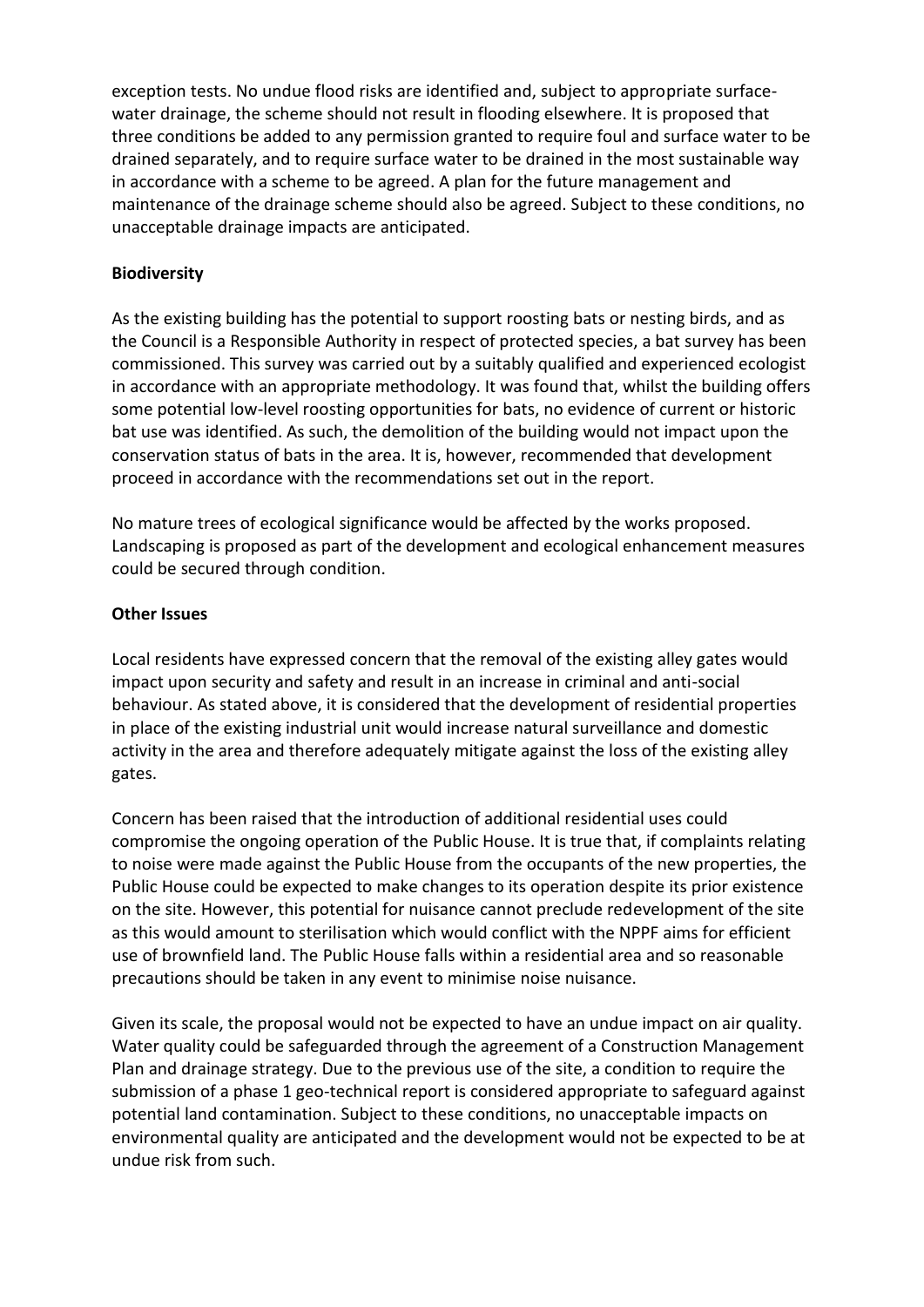## **Sustainability and planning balance appraisal**

Economically, the loss of the existing use is considered to be acceptable. Future residents would support local shops and services and some limited employment would be generated during construction.

Environmentally, the design is considered to be acceptable. No unacceptable impact on biodiversity, drainage or environmental quality would result. There is no reason to suppose that future residents would be excessively dependent upon private car use.

Socially, although some issues are identified, overall it is considered that the scheme would offer an acceptable standard of residential amenity without unduly compromising the amenity of existing neighbours. No unacceptable security issues are identified. The scheme would sustain the heritage value of the nearby locally listed pub. No unacceptable impacts on flood risk or highway safety would result.

In terms of planning balance, although the constraints of the site as a backland plot have raised some issues, the scheme overall is considered to be acceptable and to constitute sustainable development. No material planning considerations have been identified that would outweigh this view.

## **CONCLUSION**

On balance, the scheme is considered to represent sustainable development. As such, Members are respectfully recommended to grant planning permission subject to the conditions listed below.

### **LEGAL AGREEMENT AND/OR DEVELOPER FINANCIAL CONTRIBUTION**

A financial contribution of £3,096 would be required towards the provision or improvement of off-site public open space. This would be secured through condition.

### **FINANCIAL BENEFITS**

The scheme would generate some Council Tax income but this has no weight in the assessment of planning balance.

### **HUMAN RIGHTS ACT**

Under Article eight and Article one of the first protocol to the Convention on Human Rights, a person is entitled to the right to respect for private and family life, and the peaceful enjoyment of his/her property. However, these rights are qualified in that they must be set against the general interest and the protection of the rights and freedoms of others. It is not considered that the application raises any human rights issues.

### **CRIME AND DISORDER ACT 1998**

The contents of this report have been considered in the context of the Council's general duty, in all its functions, to have regard to community safety issues as required by section 17 of the Crime and Disorder Act 1998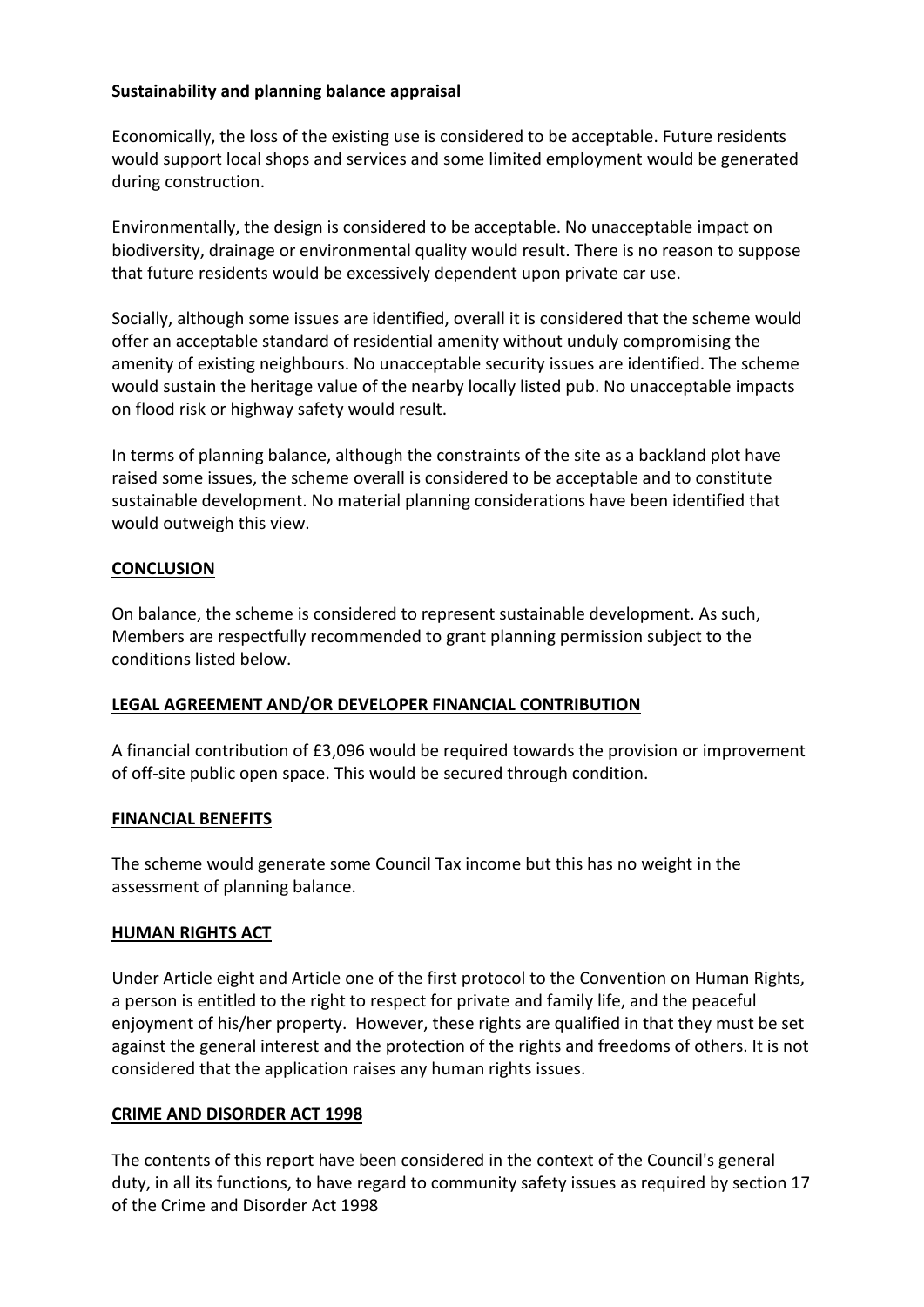### **BACKGROUND PAPERS**

Planning Application File(s) 19/0477 which can be accessed via this link: https://idoxpa.blackpool.gov.uk/online-applications/search.do?action=simple

### **Recommended Decision:** Grant Permission

### **Conditions and Reasons**

1. The development hereby permitted shall be begun before the expiration of three years from the date of this permission.

Reason: Required to be imposed pursuant to Section 91 of the Town and Country Planning Act 1990 (as amended).

2. The development shall be carried out, except where modified by the conditions attached to this permission, in accordance with the planning application received by the Local Planning Authority including the following plans:

Location plan ref. A019/000/S/10 Site plan ref. A006/169/P/03 Rev E Floor plan ref. A006/169/P/02 Rev B Elevations drawing ref. A006/169/P/01 Rev E

The development shall thereafter be retained and maintained in accordance with these approved details.

Reason: For the avoidance of doubt and so the Local Planning Authority can be satisfied as to the details of the permission.

3. Notwithstanding the provisions of the Town and Country Planning (General Permitted Development) Order 2015 (or any Order revoking and re-enacting that Order) no change of use from Use Class C3 (the subject of this permission) to Use Class C4 shall take place without the written approval of the Local Planning Authority.

Reason: To safeguard the living conditions of the occupants of nearby residential premises and to prevent the further establishment of Houses in Multiple Occupation which would further increase the stock of poor quality accommodation in the town and further undermine the aim of creating balanced and healthy communities, in accordance with Policies BH3 and HN5 of the Blackpool Local Plan 2001-2016 and Policies CS7, CS12 and CS13 of the Blackpool Local Plan Part 1: Core Strategy 2012-2027.

4. Notwithstanding the definition of development set out under section 55 of the Town and Country Planning Act 1990 (as amended) or the provisions of the Town and Country Planning (General Permitted Development) Order 2015 (or any Order revoking and re-enacting that Order), the properties hereby approved shall at no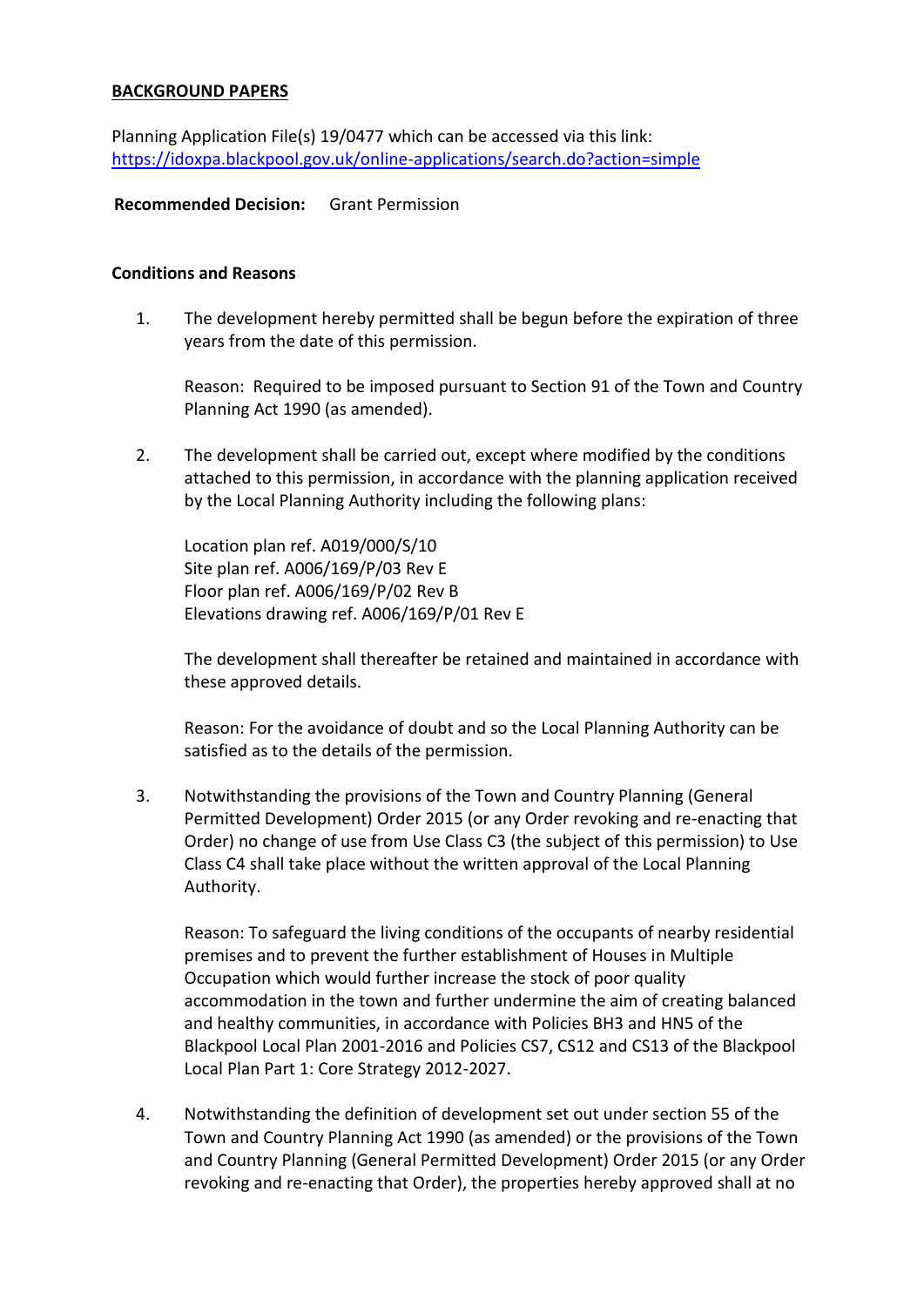time be used as serviced holiday accommodation without the prior written approval of the Local Planning Authority.

Reason: To safeguard the living conditions of the occupants of nearby residential premises and to safeguard the character and function of the borough's safeguarded holiday accommodation areas in the interest of the health of the resort, in accordance with Policies BH3 and AS1 of the Blackpool Local Plan 2001- 2016 and Policies CS7 and CS23 of the Blackpool Local Plan Part 1: Core Strategy 2012-2027.

5. Notwithstanding the provisions of the Town and Country Planning (General Permitted Development) Order 2015 (or any Order revoking and re-enacting that Order) no enlargement of the dwelling/s the subject of this permission shall be carried out without the written approval of the Local Planning Authority.

Reason: To safeguard the living conditions of the occupants of nearby residential premises, in accordance with Policy BH3 of the Blackpool Local Plan 2001-2016 and Policy CS7 of the Blackpool Local Plan Part 1: Core Strategy 2012-2027.

6. Prior to the commencement of any above ground construction, the details of the materials to be used on the external faces of the dwellings hereby approved shall be submitted to and agreed in writing by the Local Planning Authority and the development shall thereafter proceed in full accordance with these approved details.

Reason: In the interests of the appearance of the locality, in accordance with Policy LQ14 of the Blackpool Local Plan 2001-2016 and Policy CS7 of the Blackpool Local Plan Part 1: Core Strategy 2012-2027.

7. Prior to the laying down of any final surface treatments, the details of the final surfacing materials to be used within the site shall be submitted to and agreed in writing by the Local Planning Authority and the development shall thereafter proceed in full accordance with these approved details.

Reason: In the interests of the appearance of the locality, in accordance with Policy LQ14 of the Blackpool Local Plan 2001-2016 and Policy CS7 of the Blackpool Local Plan Part 1: Core Strategy 2012-2027.

8. Before any of the houses hereby approved are first occupied;

(a) details of boundary treatments in terms of position, design and materials shall be submitted to and agreed in writing by the Local Planning Authority; and (b) the boundary treatments agreed pursuant to part (a) of this condition shall be installed in full and in full accordance with the approved details.

The agreed boundary treatments shall thereafter be retained and maintained as such.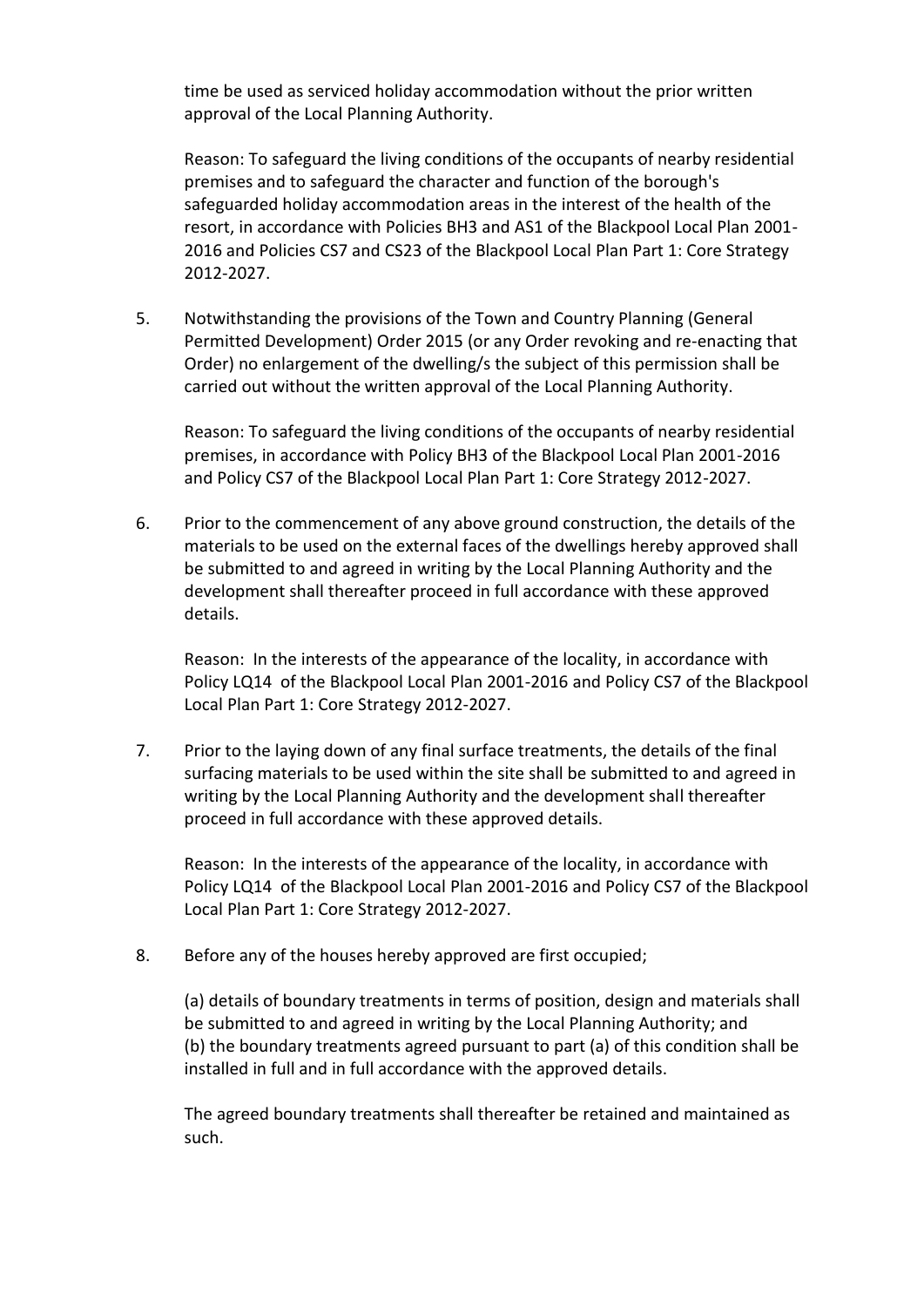Reason: In the interests of the appearance of the locality, in accordance with Policy LQ1 of the Blackpool Local Plan 2001-2016 and Policy CS7 of the Blackpool Local Plan Part 1: Core Strategy 2012-2027.

9. (a) Prior to the development hereby approved being first brought into use, the car parking provision shown on the approved plans shall be provided and shall thereafter be retained as such.

(b) The parking spaces shall be marked and allocated such that each three-bed property has two parking spaces and the two-bed property has a single space.

Reason: In the interests of the appearance of the locality and highway safety, in accordance with Policies LQ1 and AS1 of the Blackpool Local Plan 2001-2016 and Policy CS7 of the Blackpool Local Plan Part 1: Core Strategy 2012-2027.

10. a) No development shall take place until full details of soft landscaping works have been submitted to and approved in writing by the Local Planning Authority. These details shall include areas of soft landscaping and planting plans, specifications and schedules. These shall include plant sizes, species and numbers/densities.

b) The landscaping works shall be carried out in accordance with the approved details within the first planting season following completion of the development hereby approved or in accordance with a programme agreed in writing by the Local Planning Authority (whichever is sooner.)

c) Any trees or shrubs planted in accordance with this condition which are removed, uprooted, destroyed, die, or become severely damaged or seriously diseased within 5 years of planting shall be replaced within the next planting season by trees or shrubs of similar size and species to those originally required to be planted, unless the Local Planning Authority gives its written consent to any variation.

Reason. To ensure the site is satisfactorily landscaped in the interests of visual amenity and to ensure there are adequate areas of soft landscaping to act as a soakaway during times of heavy rainfall with regards to Policy LQ6 of the Blackpool Local Plan 2001-2016 and Policy CS7 of the Blackpool Local Plan Part 1: Core Strategy 2012-2027.

- 11. Prior to the commencement of any above ground construction, a scheme of ecological enhancement shall be submitted to and agreed in writing by the Local Planning Authority. The development shall then proceed in full accordance with these agreed details. For the purpose of this condition, the ecological enhancement scheme shall detail the provision of:
	- bat boxes/bricks
	- bird boxes
	- features for the shelter and passage of small mammals and amphibians

Reason: In order to ensure that the development provides ecological enhancement in accordance with the provisions of paragraph 170 of the NPPF.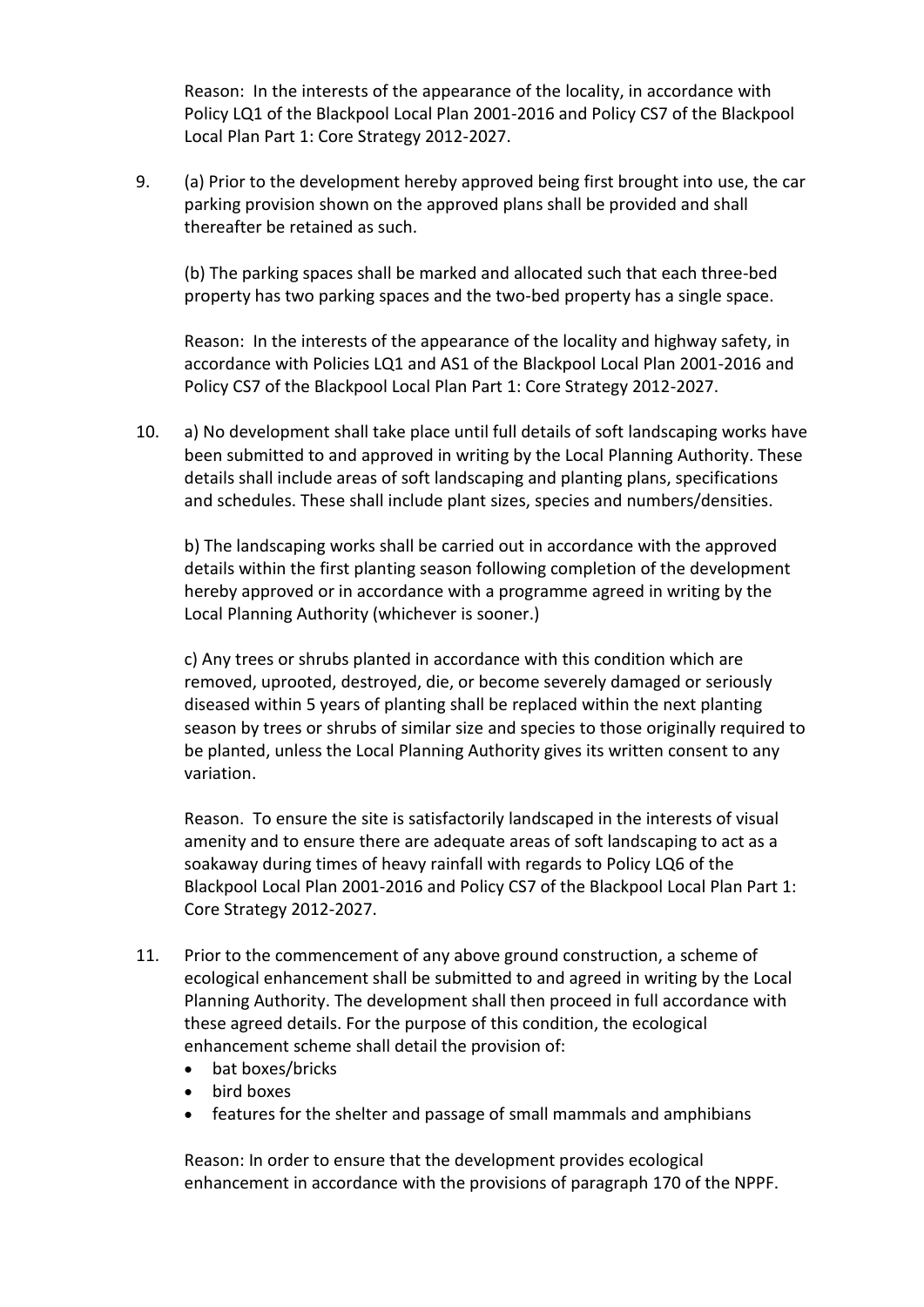12. The development hereby approved shall proceed in full accordance with the recommendations set out in the submitted Bat Report prepared by Whistling Beetle Ecological Consultants Limited in August 2019.

Reason: In order to safeguard biodiversity in accordance with the provisions of paragraph 170 of the NPPF.

- 13. No development shall take place until a Demolition and Construction Management Plan has been submitted to and approved in writing by the Local Planning Authority. The Demolition and Construction Management Plan shall include and specify the provision to be made for the following:
	- dust mitigation measures during the demolition and construction period
	- measures to prevent the contamination of surface or ground-water bodies
	- control of noise emanating from the site during the demolition and construction period
	- hours and days of demolition and construction work for the development
	- contractors' compounds and other storage arrangements
	- provision for all site operatives, visitors and construction loading, off-loading, parking and turning within the site during the demolition and construction period
	- arrangements during the demolition and construction period to minimise the deposit of mud and other similar debris on the adjacent highways
	- the routing of demolition and construction traffic.

The demolition and construction of the development shall then proceed in accordance with the approved Demolition and Construction Management Plan.

Reason: In the interests of the amenities of surrounding residents and to safeguard the character and appearance of the area in accordance with Policies LQ1 and BH3 of the Blackpool Local Plan 2001-2016 and Policy CS7 of the Blackpool Local Plan Part 1: Core Strategy 2012-2027.

14. No development shall take place until the applicant, or their agent or successors in title, has secured the implementation of a programme of archaeological work. This must be carried out in accordance with a written scheme of investigation, which shall first have been submitted to and agreed in writing by the Local Planning Authority.

Reason: To ensure and safeguard the recording and inspection of matters of archaeological/historical importance associated with the site. Note: This work should be carried out by an appropriately qualified and experienced professional archaeological contractor to the standards and guidance set out by the Chartered Institute for Archaeologists.

15. Prior to the commencement of development;

(a) a scheme of site investigation into potential land contamination shall be submitted to and agreed in writing by the Local Planning Authority; and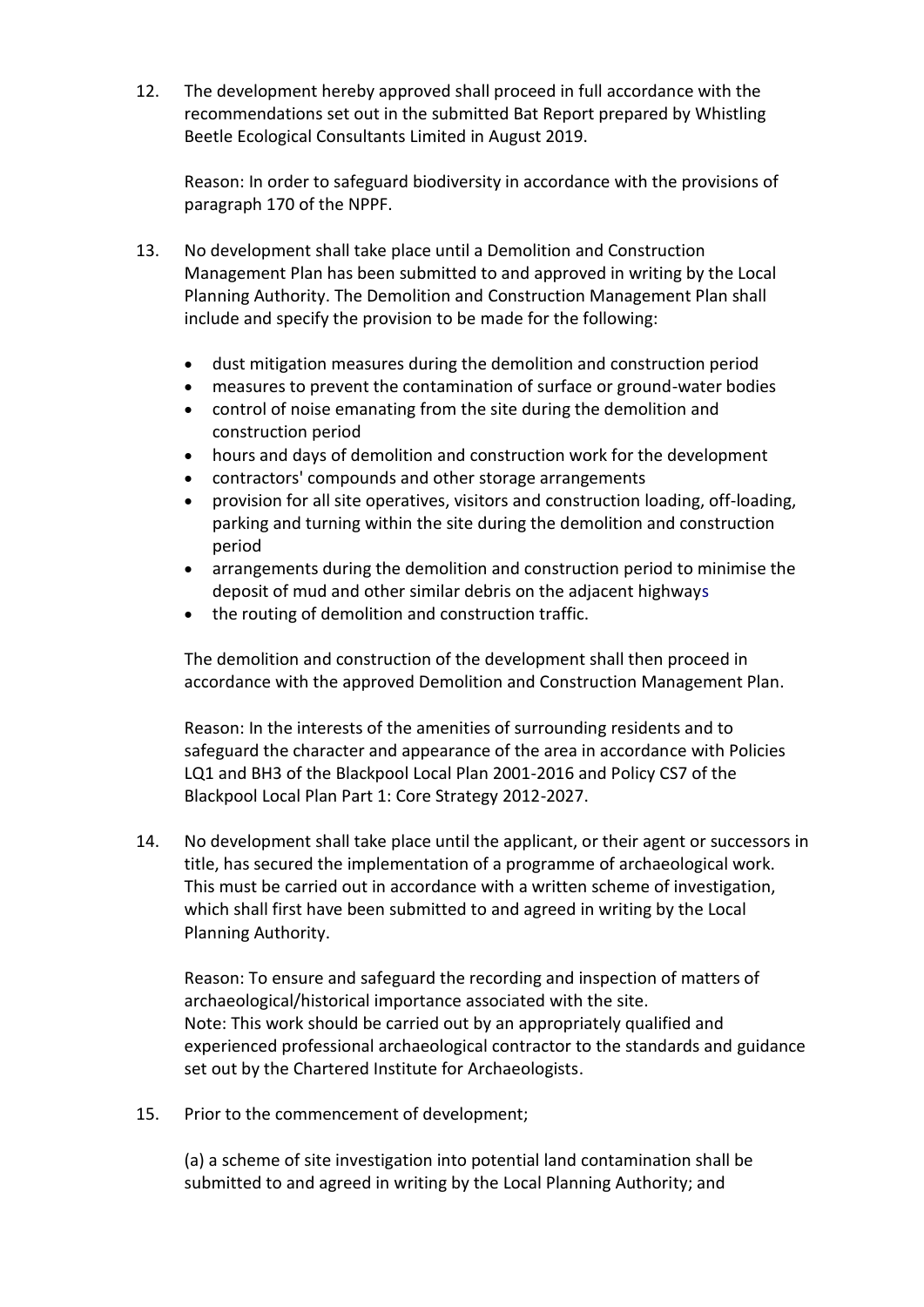(b) the scheme of site investigation agreed pursuant to part (a) of this condition shall be carried out in full and in full accordance with the approved details, and a report of the findings submitted to and agreed in writing by the Local Planning Authority; and

(c) In the event that remediation works are identified as being necessary through site investigation report required pursuant to part (b) of this condition, a scheme of remediation shall be submitted to and agreed in writing by the Local Planning Authority;

(d) Any scheme of remediation agreed pursuant to part (c) of this condition shall be carried out in full and in full accordance with the approved details, and a validation report verifying the remediation shall be submitted to and agreed in writing by the Local Planning Authority.

Reason: In order to safeguard future occupants of the site from potential land contamination in accordance with the provisions of paragraph 178 of the NPPF and Policy BH4 of the Blackpool Local Plan 2001-2016. This condition is required to be discharged prior to the commencement of development as any development on the site could prejudice proper site investigation or remediation.

16. Foul and surface water shall be drained on separate systems.

Reason: To secure proper drainage and to manage the risk of flooding and pollution in accordance with Policy CS9 of the Blackpool Local Plan Part 1: Core Strategy 2012-2027.

17. (a) Prior to the commencement of any development, a surface water drainage scheme, based on the hierarchy of drainage options in the National Planning Practice Guidance and in accordance with the Non-Statutory Technical Standards for Sustainable Drainage Systems (March 2015) or any subsequent replacement national standards shall be submitted to and approved in writing by the Local Planning Authority. This scheme shall include the following:

(i) Evidence of an assessment of the site conditions to include site investigation and test results to confirm infiltrations rates;

(ii) Surveys and appropriate evidence to establish the position, capacity and interconnection of all watercourses and surface-water sewers within the application site and those outside of the site into which a direct or indirect connection is proposed;

(iii) A determination of the lifetime of the development design storm period and intensity (1 in 30 and 1 in 100 year + allowance for climate change - see EA advice Flood risk assessments: climate change allowances'), discharge rates and volumes (both pre and post development), temporary storage facilities, means of access for maintenance and easements where applicable , the methods employed to delay and control surface water discharged from the site, and the measures taken to prevent flooding and pollution of the receiving groundwater and/or surface waters, including watercourses, and details of flood levels in AOD;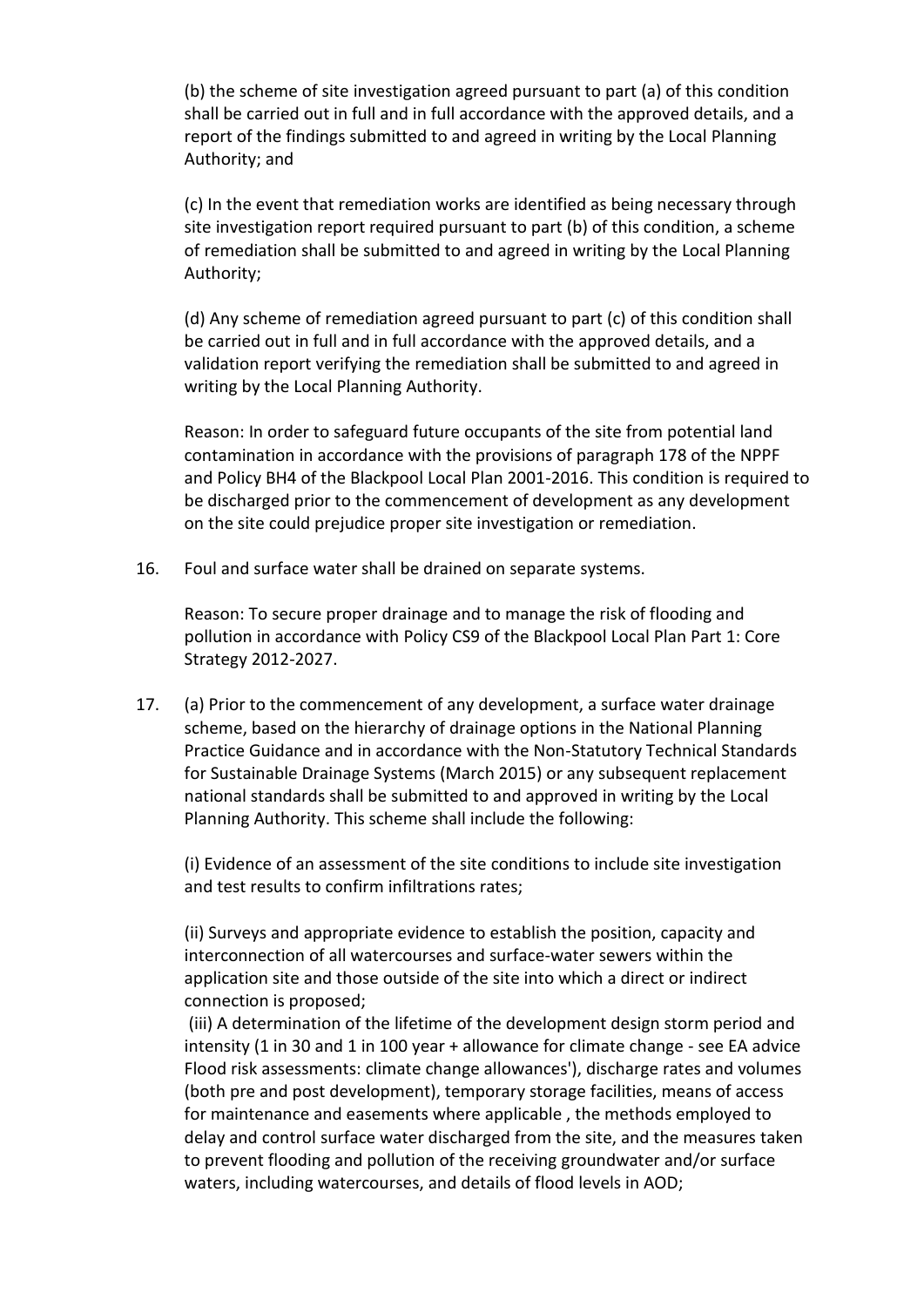(iv) A demonstration that the surface water run-off would not exceed a rate to be first agreed in writing by United Utilities.

(v) Any works required off-site to ensure adequate discharge of surface water without causing flooding or pollution (which should include refurbishment of existing culverts and headwalls or removal of unused culverts where relevant);

(vi) Flood water exceedance routes, both on and off site;

(vii) A timetable for implementation, including phasing where applicable;

(viii) Details of water quality controls, where applicable.

(b) Unless otherwise agreed in writing by the Local Planning Authority, no surface water shall discharge to the public sewerage system either directly or indirectly.

(c) The scheme agreed pursuant to part (a) of this condition shall be implemented in full and in full accordance with the approved details before the development hereby approved is first brought into use.

Reason: To promote sustainable development, secure proper drainage of surface water and to manage the risk of flooding and pollution in accordance with the provisions of the NPPF and NPPG and Policy CS9 of the Blackpool Local Plan Part 1: Core Strategy 2012-2027.

18. Prior to the commencement of the development a sustainable drainage management and maintenance plan for the lifetime of the development shall be submitted to the Local Planning Authority and agreed in writing. The sustainable drainage management and maintenance plan shall include as a minimum:

a) The arrangements for adoption by an appropriate public body or statutory undertaker, or management and maintenance by a Site Management Company;

b) Arrangements concerning appropriate funding mechanisms for its on-going maintenance of all elements of the sustainable drainage system (including mechanical components) to include elements such as: i. on-going inspections relating to performance and asset condition assessments ii. operation costs for regular maintenance, remedial works and irregular

maintenance caused by less sustainable limited life assets or any other arrangements to secure the operation of the surface water drainage scheme throughout its lifetime;

c) Means of access for maintenance and easements where applicable.

The development shall subsequently be completed, maintained and managed in accordance with the approved plan.

Reason: To manage flooding and pollution and to ensure that a managing body is in place for the sustainable drainage system and there is funding and maintenance